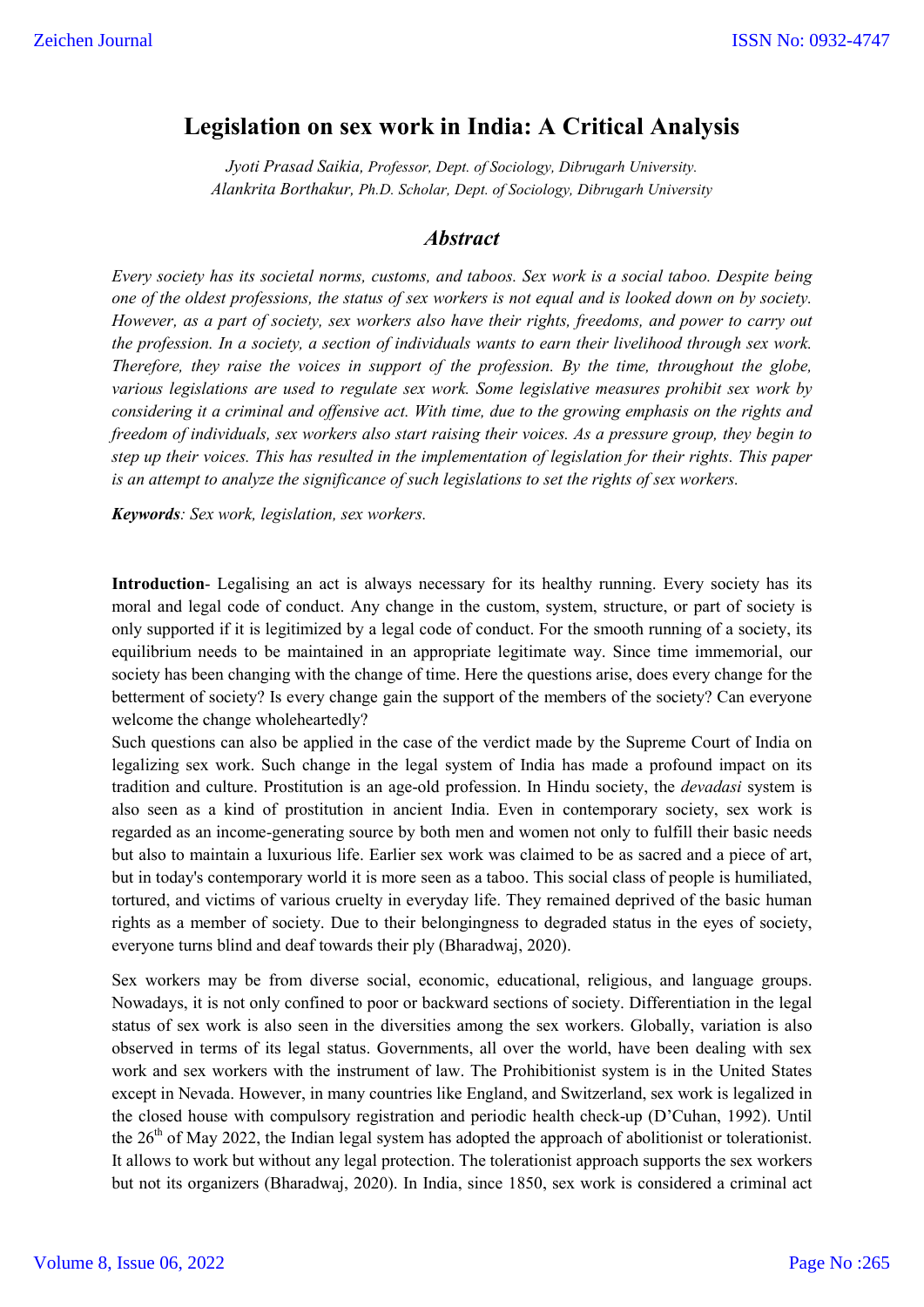along with necessary evil during the British regime. They are gaining the status of disrespect that isolates the ethical instinct. With the mark of illegal status, sex work is considered detrimental to society and its moral conduct. The women and men involved in this profession are seen as dirty and impure. Due to the deviant character (as given by the society) of the profession, the sex workers are facing numerous discriminations ranging from deprivation of basic fundamental rights to varied forms of violence.

In our society, every individual must have an equal chance to access freedom, rights, resources, privileges, and pleasure. Irrespective of social and economic status, everyone has the right to live and earn independently. However, in many societies, every income-generating source is not equally accepted and found desirable. The differentiation in the profession is also the background of its hierarchical arrangement with different status-quo. Though the division of individuals is made based on the profession as functional and non-functional groups of society, sociologically every individual of the society has its place and function. The diversities in the economic aspect, social aspect, cultural aspect, political aspect, etc., are not the criteria of social gradation of people instead it represents a plural society where diversities are always welcomed.

Sex work is seen as a non-functional source of income in a society. The purchase of sex is viewed as morally and socially illegitimate (Ahmed, 2014). But, is it enough to label a group as non-functional? Is it reasonable to exclude a group of society because of their profession? If we see it from a sociological perspective (functionalism) each part is necessary to regulate society. The whole is maintained with the functions of parts. Sociology studies the relation of various elements of society be it the social structure, social process, relation of society-individual, individual-individual, societysociety, etc., from different perspectives. To make a comprehensive analysis of a society these aspects are necessary to evaluate. Thus, the study of one group of individuals as a part of society, that is, the study of sex workers is sociologically significant. Their roles, social positions, rights, privileges, etc., are equally significant in the study of society as a whole. Keeping in view the sociological significance, an attempt is made to analyze the changes in the lives of sex workers after the historic verdict made by the Supreme Court of India on the profession. The study will be emphasized both the positive and negative implications on the part of sex workers as the outcome of the verdict of the Supreme Court of India that passed on the  $26<sup>th</sup>$  of May, 2022.

**Application of methods-** The study is based on secondary source where a qualitative approach is adopted. The study is made to critically analyze the recent verdict of the Supreme Court of India on sex workers. It emphasizes how the changes in the legal system will impact the lives of the sex workers and also how it protects the rights of the sex workers.

**Sex work in the Indian context-** The reference to sex work as an organized and established institution was also there in the earliest Indian literature, the Vedas. Even in the Indian mythology high-class prostitution in the form of heavenly deity act referred to Menaka, Rambha, Urvashi, and Thilothamma as prostitutes (Bala, 2016). In the Medieval period flourished the profession under royal patronage. Since the 1850s the practice of sex work has been changed to criminalization. Simultaneously, it has become a necessary evil during the period of the British to satisfy the sexual desire and to make Indian women available for soldiers (Kotiswaran, 2001). In the modern era, sex work exists in every state of India, and Kamatipura which is located in Mumbai is considered the largest red-light area in Asia. There are about 3million prostitutes in different places in India (Bhardwaj, 2000). Girls from Japan, Arab, Russia, Sri Lanka, Bangladesh, and many places work in India as prostitutes (Bala, 2016).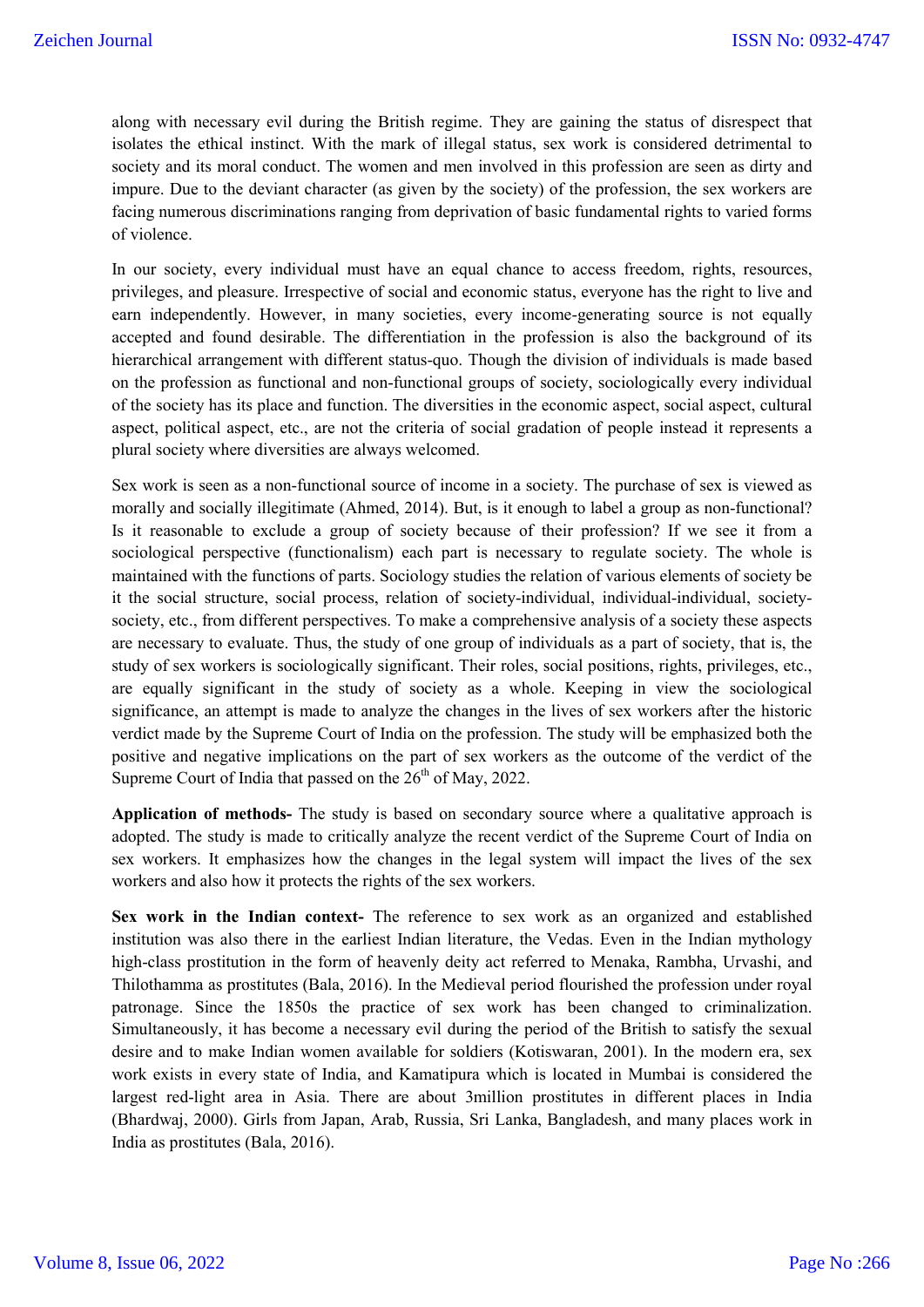In India, with the implementation of legalized status to the profession of sex work, the lives of sex workers will change. Their place in the society will be recognized not as a discriminated or excluded group but rather as a professional group of legitimized sources of income. Earlier, being invisible in the society they were deprived of the basic human rights provided by the Constitution of India. As a citizen of India or as a legitimate professional group, they can enjoy the rights and privileges of the Indian Constitution. Before the verdict of the Supreme Court of India on 26<sup>th</sup> May 2022 India's legislation, The Immoral Traffic (Prevention) Act, "defines prostitution as the sexual exploitation or abuse of persons for commercial purposes". There was no legislation in India to treat women disapproprietly in Indian society or the sex industry. Sex for money or others was not legal in India but carrying prostitutes within 200metres of a public place is considered illegal (Gothoskar and Kaiwar, 2014).

In India, sex work is always viewed as a serious social issue that needs to be eradicated though it can be traced from the Brahminical period of 1500 BC (Kotiswaran, 2001). Indian society views sex work as a type of social problem which breaks down the norms and customs of society. The Indian Government doesn't categorize this industry as a part of labor statistics (Menon,1999). However, instead of focusing on the eradication of sex work as a social problem, emphasis should be given to mitigating the problems of sex workers in India. And for this the role of the Indian Constitution and its judicial system is prominent.

**Legislation of sex work and the lives of sex workers**- The legal protections for sex workers will make their personal and professional lives easy and calm. The recent verdict of the Supreme Court of India will bring progressive changes to their social, economic, psychological, and physical health. It will help the sex workers to access basic human rights as a part of society. The international community also emphasis on human rights after the Second World War to develop and secure human personality by humanity. These universal declarations of human rights are available to every human being. Sex workers, being a naturalized group of individuals can also pursue basic human rights through the recent verdict of the Supreme Court of India. As human beings, their social and civil human rights, political human rights, economic human rights, and cultural human rights are made available to them.

**Social and civil rights**: Under Article 21 of the Constitution of India, every person in this country has the right to lead a dignified life. To all the States and Union Territories, with the provisions of Article 21, directions are issued for promoting conditions for the sex workers to live with dignity. This right will recognize the sex workers with equal respect and help to lead a meaningful, complete, and dignified life in society. The verdict also made urged on the consent and age of being involved in sex work. With these conditions, women trafficking and forced sex work can be controlled. Many instances have seen women and young girls being trafficked for sex work. Women trafficking is also noticed for export from India to various destinated countries. Now, if any woman is forcefully involved in sex work can be detected and released, under Article 23 of Prohibition of traffic in human beings and forced labor, with the help of the State Government as per the order from the Supreme Court of India. This initiative will help many girls to escape from this web and lead a life of their own. In the case of minor girls, it is seen that young girls easily become prey to the traffickers. For the export of sex workers, the girls used from 12 years of age and mostly 15 years which is a minor (Ahmed, 2014). The average age of the girls is fourteen and many are brought at pre-menstruation (Kotiswaran, 2001). Thus, this verdict also helps to rescue minor girls from this veil. In short, child prostitution can be stopped. The State Governments are also directed to survey all the protective homes under the Immoral Traffic Prevention Act, and if any adult woman is detained against her will can be processed for release within a time-bound (Kumar, 2022).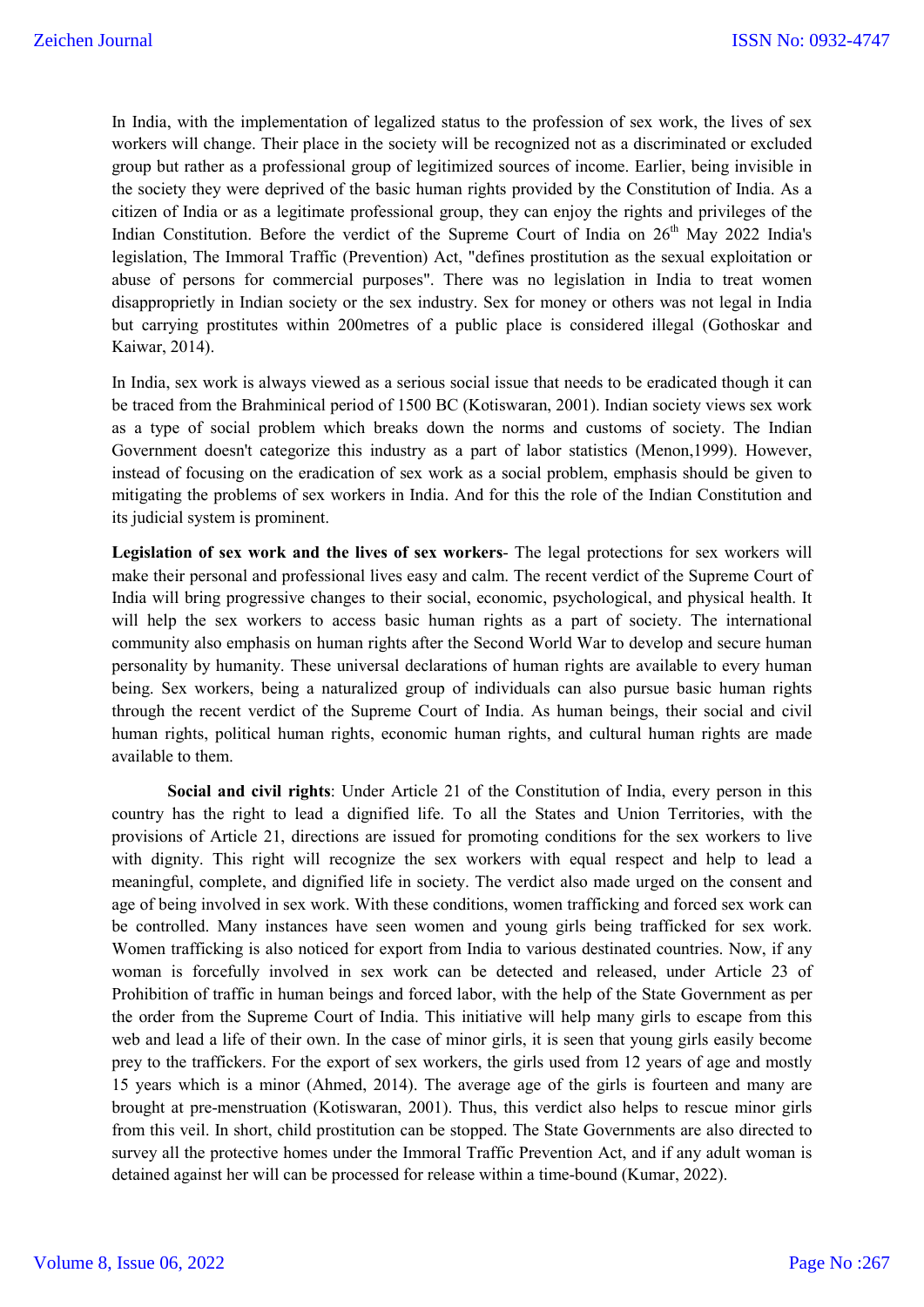Further if a minor is found in a brothel or with sex workers, it should not be presumed that the minor has been trafficked. In such a case, if a sex worker claims that the minor is her child, appropriate tests should be done to determine her claim. If she is found correct, the minor should not be forcibly separated from his/her mother (Kumar, 2022). The Supreme Court verdict that no child should be separated from his/her mother on the ground of being in the sex trade. The mother-child relation is also taken as an important element for the proper up-brining of a child. As per the verdict, no child is allowed to take forcefully from her/his mother because of her profession. This would help in the proper caring for better growth and development of the child. The mother-child relationship will become strong which can be seen as psychological support for both the mother and the child.

The Supreme Court of India has ordered the media houses not to reveal any images or identities of the sex workers. Emphasis is given to maintaining their dignity to develop their self-respect. The Supreme Court of India urged to issue appropriate guidelines to the Press Council of India. The Council must provide guidelines to the media to maintain the privacy of the sex workers. At the time of raid, arrest, or rescue operation, care should be given not to reveal any identity of the sex workers. Whether victims or accused, no media should publish or telecast any photos which disclose their identities. Under Section 345C, IPC Voyeurism is a criminal offense, which will be enforced against any electronic media for revealing any photographs of sex workers with their clients during rescue operations (Kumar, 2022). One of the most significant implications of the verdict is to unveil the privacy of the sex workers in case of any raid by police or other legal authorities. This would be helpful for them to focus on self-growth and self-esteem. In such a way they can have a respectful and worth living lifestyle.

The usage of safety measures for the health of sex workers such as the use of condoms should not be considered as a commission of any offense or seen as evidence of the same (Kumar, 2022). Because of this, they can access regular medical check-ups without any hesitation or without keeping their identity aside. As sex workers, they need proper medical attention for their as well as their clients' health. It helps them to prevent various sexually transmitted diseases as well as various communicable diseases. As a means of safety measure, they can carry contraceptive tools which are essential in their profession. Through these regulations, their social and civil rights are protected ranging from the right to life, security, privacy, family, freedom from slavery, inhumane torture, treatment or punishment, etc.

**Political human rights**: Sex workers are entitled to equal protection of the law under Article 14 and criminal law (Kumar, 2022). Sex workers will receive equal treatment in equal circumstances without any special privileges by the state. If the sex worker is an adult and engaged with consent, the police must not interfere and take any criminal action. As voluntary sex is not illegal only running a brothel is unlawful, the police should not arrest, penalized, harassed, or victimised any sex worker in any raid of a brothel. The legalization of the profession will reduce the rates of crime and violence on the part of sex workers. Earlier, as an excluded group, they are allowed to work in an outskirt area without any protection from the police which resulted in more violence in the hands of clients, pimps, or even the police. Now, with the legalization, they can seek protection from police and other law enforcement authorities. If they face any violence they can report and avail the of Article 14 of legal protection from the Indian criminal law. They will seek equal legal protection as the citizen of India within the territory. In case of any sexual assault faced by sex workers, every facility should be provided to the victims under the 'Act Criminal Law Amendment to Rape, 2013'. In addition, the police should not abuse them verbally or physically and must not coerce them to involve in sexual activity. If any complaint is made by sex workers of any criminal, sexual, or any other offense, the police should take it seriously and act under the act (Kumar, 2022). In such cases, the sex workers,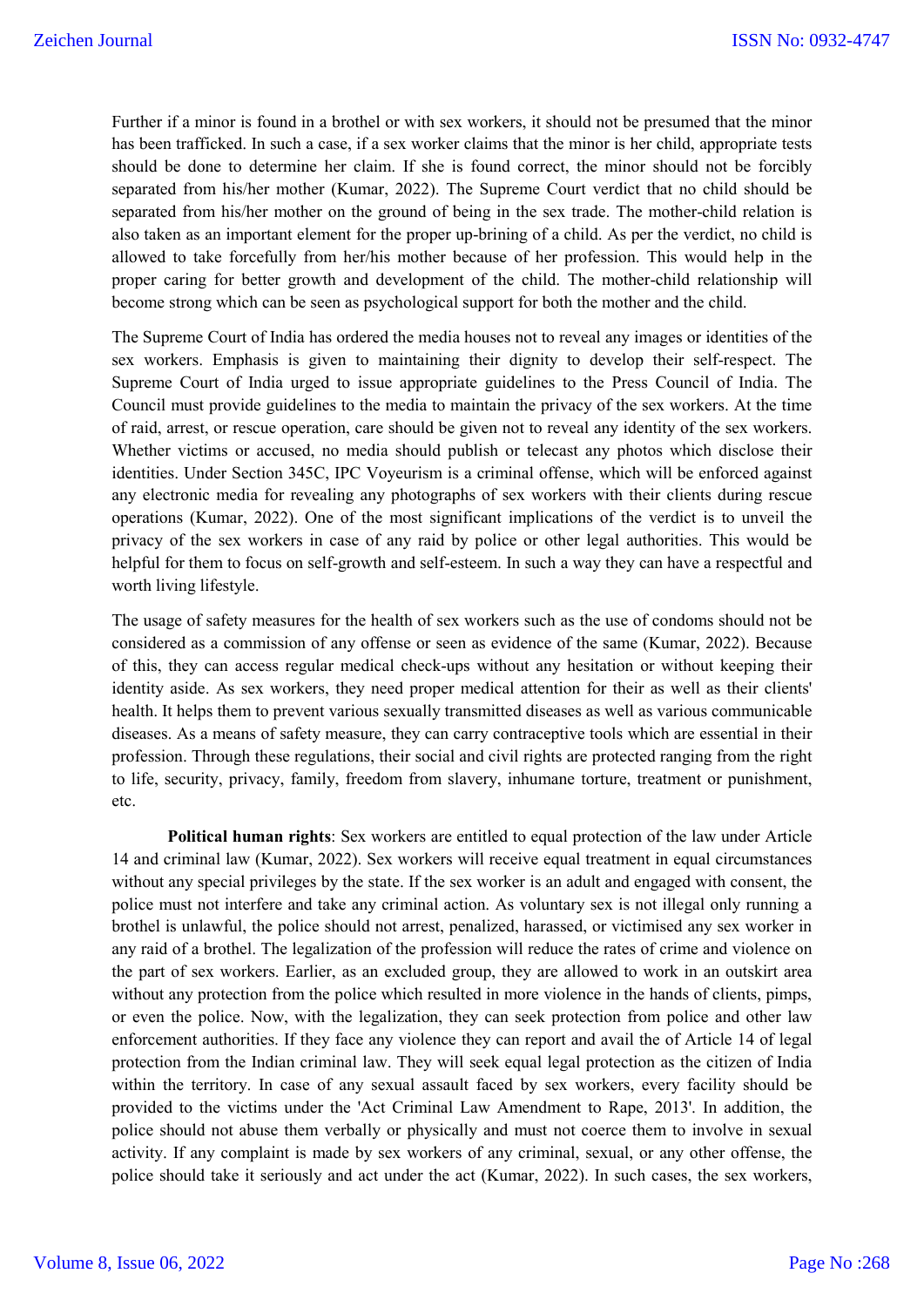like other citizens of India will be offered emergency medico-legal care from any government or private medical facility. In case of reporting violence in the police station or any raid by police, sex workers used to face brutal behavior, violence, or even rape from the police and other officers. Without legal status, earlier, they became helpless which forced them to engage in sexual activities without their consent or became the victims of rape. This deteriorated condition of the sex workers will be changed with proper legal protection on them. Under Section 357C, Code of Criminal procedure, medico-legal care must be provided to victims or survivors of sexual violence (Kumar, 2022).

Through the National Legal Services Authority, the State Legal Services Authority, and the District Legal Services Authority, the State Governments, and the Central Government should facilitate workshops for educating the sex workers about their rights and legality of the sex work, and the rights, and obligations of the police (Kumar, 2022). Sex workers should be informed about the availability of the judicial system, how they can access and what are their rights to prevent harassment at the hand of traffickers or police. Here, the focus is also given to the awareness of the sex workers regarding their rights. The legal services authorities are advised to arrange workshops to make the sex workers aware of the obligations of the police as well as the rights of sex workers. By this, they can make use of the judicial system for their human rights relating to financial assistance, regular medical check-ups, education, and other benefits. It will also reduce the rates of crime and violence on them and help to lead a peaceful life.

On the part of the decision-making process on the issues of sex work, the State Governments and the Central Governments must include a representative of sex workers. In the planning, designing, and implementing of any policy on sex work or on reforming existing laws related to sex work or any law affecting them, their views must be included by the authorities or panel (Kumar, 2022). As a respectable professional group of society, the voices of the representative of the sex workers will be counted. Their problems in both working and non-working environments can be solved because of their existence in the decision-making process regarding the implementation of laws related to them. It will be helpful for them to take a stand on their own and seek help for their problems as sex workers. Through this, the problems of sex workers can be mitigated.

By becoming a part of the larger society, sex workers can access numerous social opportunities and resources. With active social membership and legal professional group identity, their social visibility will be increasing. As a citizen of India, they can also avail of all the legal and social privileges ranging from protection, legal-medico care as victim or violence survivor, and all the necessary capitals which are needed to maintain a dignified life.

**Economic human rights**: With the recognition of sex work as a profession, the Supreme Court of India entitled the fundamental freedom to occupation, and profession under Article 19 (1) to sex workers. Apart from these the verdict of the Supreme Court also helps them to develop their living condition. With legal recognition of the profession, they can charge a good amount for rending service. The legal protection would be beneficial to raise their living as well as working conditions. They can expose to society, seek help in their time of need and make use of the services like education, health care, housing, etc., which are needed for improving living and working conditions.

**Cultural human rights**: The sex workers can also participate in the cultural life of the society. With the decline of social stigma, their social belongingness will also increase. The legalization will help to feel them as a part of the larger society. As a socially recognized group, they can take part in various social activities with a less social stigma. At any exposure to social functions be it a marriage reception or religious function, they would not feel socially discriminated group with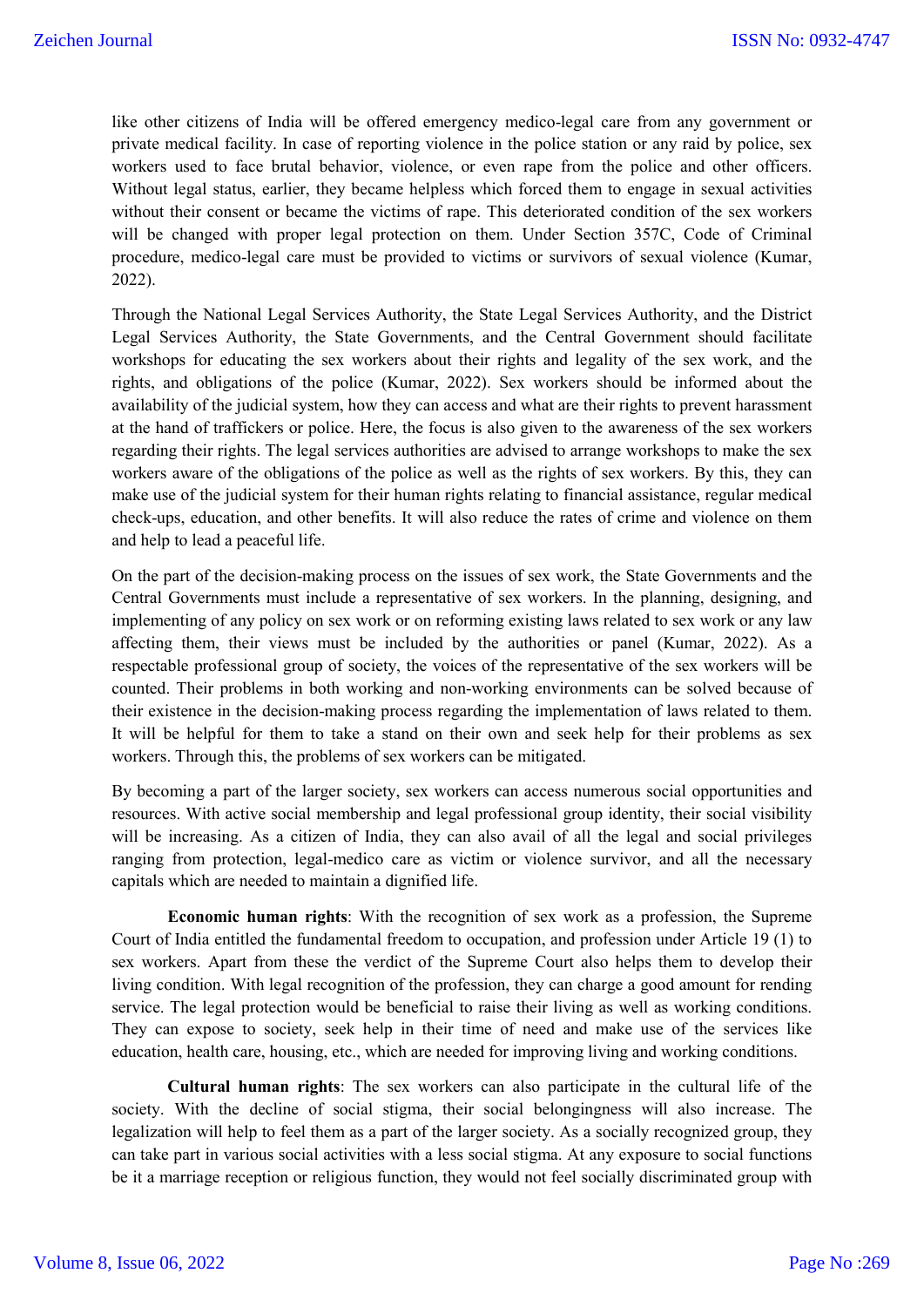their legal identity or acceptability. Nevertheless, sex work is often stigmatized and seen as a social taboo in our society. Without moral and legal support of the profession, the sex workers are seen as a socially harmful community. They are regarded as a social evil and polluted group. However, this legal status would help them to get rid of the stigma in society. Support from the legal bodies makes them visible in mainstream society with the less social stigma. They can expose themselves in public places without any legal and social insecurity. As one of the professional groups, they can also avail the of social support through legal as well as social agencies.

From the privileges of the Constitution of India, the sex workers will be helpful enough to change their social, economic, psychological, and physical health progressively. It will increase their positive outlook on themselves and their lives. The indiscriminate attitude in the eyes of law and society toward the sex workers will be enough to empower, uplift, and enhance their lives with all their potential. The social visibility of the sex worker with the legal status of the profession also helps them to lead a life of delightful. They can enrich all the available opportunities and privileges

On the contrary, the legalization of sex work can also lead to social disorganization. Due to its legal status and social acceptability, anyone can adopt the profession. A girl or woman can easily involve in the profession for easy earning where skill or qualifications are not essential. Sometimes, this work may also become a harmful practice for society. It might hamper social institutions like family, marriage, etc. Involvement in sex work without the consent of family members may break the whole family. If women or girls are fonder of earning through sex work rather than any other skill-based profession the pace of development of the nation will be slow down. It impacts the whole nation as well as the society. The lack of educated or skilled people hampers the path of progressive change. Besides, multiple sex partners may affect their health along with their husbands. The affection in their marital relations may negatively impact the profession.

**Conclusion-** Every individual has the right to live freely. No one can discard a group of people from society just because of the profession they adopt. The restrictions on accessing various social privileges and services cannot be denied. The rights of sex workers should be protected as citizens. No one can exclude them from any development plans and programs or decision-making procedures. However, it is seen that legislations have been made by keeping in view the needs and protection of the sex workers where the emphasis is given to the protection of various human rights of the sex workers. It can bring a breath of fresh air to the sex workers. Being a social animal, a life of dignity is worth living. A sex worker could live her life with equal dignity and protection which would bring her confidence to expose themselves to society. By legalizing the profession of sex workers, the social status of the profession has been raised.

The social stigma attached to their profession and their children in society's eyes will erase by the verdict. Spreading awareness about their rights, the availability of the judicial system, and the obligations of the police will minimize the rate of crimes or violence faced by sex workers. Positively, equal attention from the legal authorities at the time of need will help them to lead a life just like the rest of the citizens of India. Being active members in the decision-making process, they can seek all the opportunities and provisions from the legal authorities of the country. They can raise their voices against any discriminating behaviors like unequal treatment, violence, humiliation, insecurity in both public and private places, and so on and seek social-legal support and protection by becoming a part of the decision-making process. It will also help them to normalize their profession in a healthy environment and also bring social security to their lives along with social support at the time of need. The compulsion of equal treatment by the legally enforced authorities will encourage them to take a stand against any abusive and violent behavior upon them.